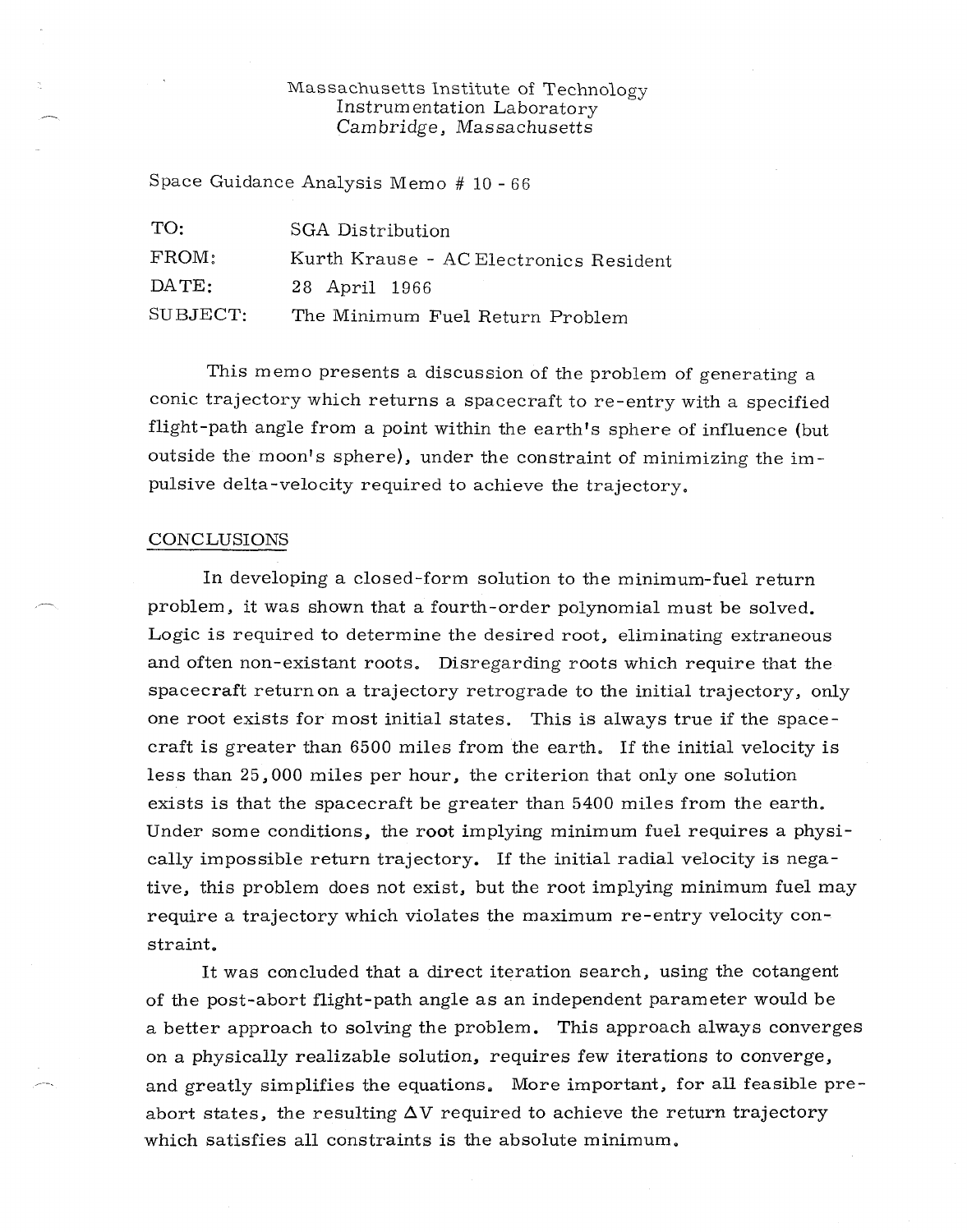### DEVELOPMENT

Since the re-entry conditions do not constrain the trajectory plane, the minimum  $\Delta V$  will result from a coplanar return, reducing the problem to two dimensions. Then the specified flight-path angle,  $\bm{\gamma}_{\text{R}}$  (measured from local vertical), at the re-entry radius, RR, allows the semilatus rectum, p, to be expressed as a function of only the postimpulse flight-path angle,  $\gamma$  :

$$
p = \frac{2 \text{ R0 (R-1)}}{R^2 (1 + \cot^2 \gamma_R) - (1 + \cot^2 \gamma)}
$$
 (1)

where RO = initial radial distance of the spacecraft  $R = R0/RR$ .

Now

$$
VT^{2} = \mu p/R0^{2} \text{ and } cot \gamma = VR/VT, \qquad (2)
$$

where

VT = post-impulse tangential velocity component VR = post-impulse radial velocity component  $\mu$  = product of universal gravitational constant and mass of earth,

Combining Eqs. (1) and (2),

$$
VR^2 = [R^2 (1 + \cot^2 \gamma_R) - 1] \text{VT}^2 - 2\mu (\frac{1}{RR} - \frac{1}{R0}),
$$
 (3)

or, in a more illustrative form,

$$
\frac{VT^2}{a^2} - \frac{VR^2}{b^2} = 1,
$$
 (4)

where

$$
b^2 = 2 \mu \left( \frac{1}{RR} - \frac{1}{R0} \right)
$$

$$
a^{2} = \frac{b^{2}}{R^{2}(1 + \cot^{2}\gamma_{R}) - 1}.
$$

- 2 -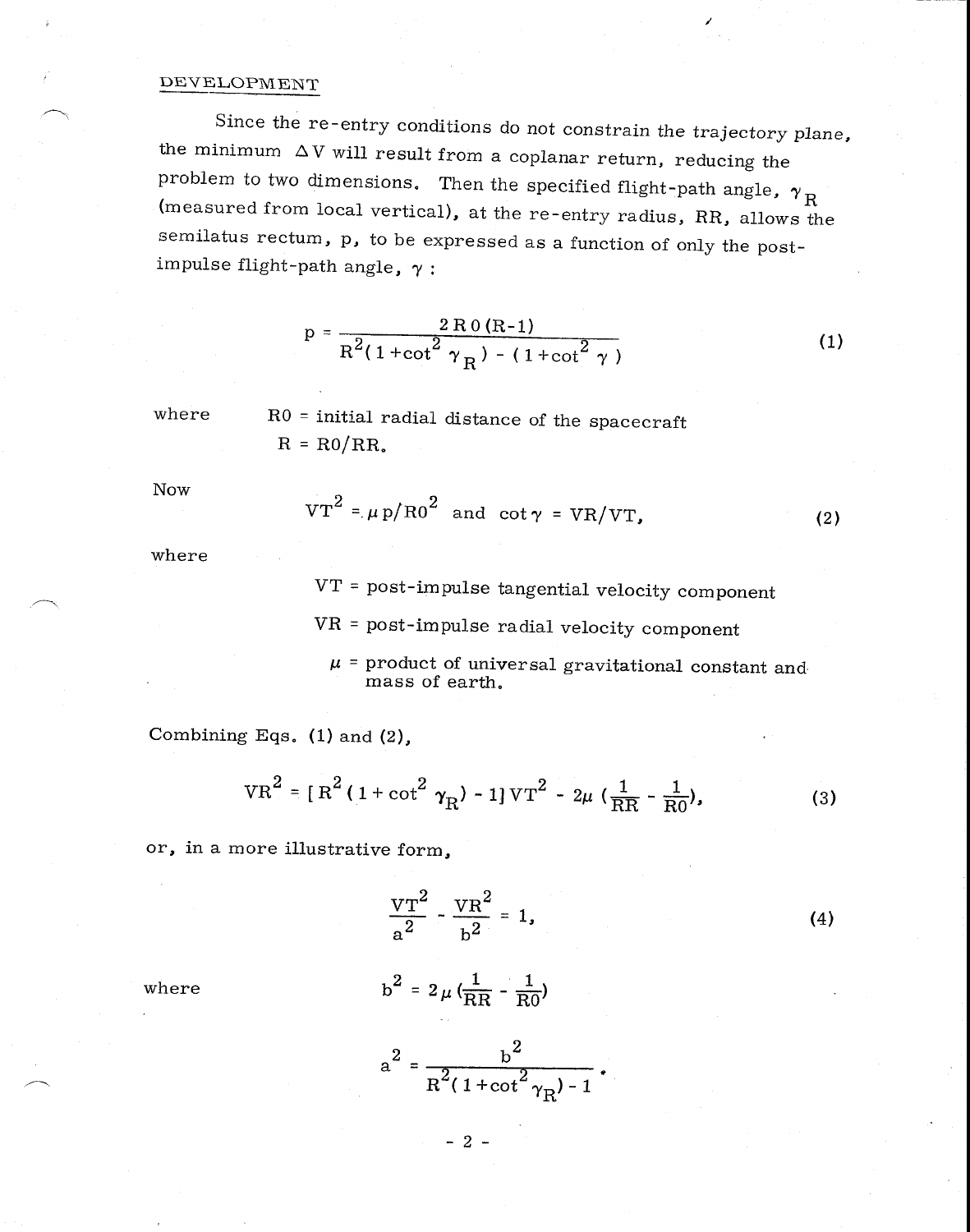Thus, the locus of post-impulse velocity vectors which meet the re-entry constraints traces a hyperbola in the hodograph plane which is symmetric about each axis, as shown in the sketch.



Let the initial velocity be defined by  $\underline{V0}$  = VT0  $\underline{i}$  + VR0  $\underline{j}$ . Then  $\Delta V$  is the distance between the point (VTO, VRO) and any point on the hyperbola. But the extrema of  $\Delta V$  occur when  $\Delta V$  is perpendicular to the hyperbola at the point of intersection. Since orthogonality between two curves is guaranteed when their slopes are the negative inverses of each other at the points of intersection, the equation of the straight line along the extremum  $\Delta V$  through (VT0, VR0) is

$$
VR - VR0 = -\left(\frac{dVR}{dVT}\right)^{-1} (VT - VT0),
$$

where

$$
\frac{\text{d} \text{V} \text{R}}{\text{d} \text{V} \text{T}} = [\text{R}^2 (1 + \cot^2 \gamma_{\text{R}}) - 1] \frac{\text{V} \text{T}}{\text{V} \text{R}}.
$$

Since this slope is itself a function of the velocity components, a second order equation results:

VR - VR0 = 
$$
-\frac{VR}{VT}
$$
  $\frac{VT - VTO}{R^2(1 + \cot^2 \gamma_R)^{-1}}$ . (5)

A more familiar form is 2(VT - A) (VR - B) =  $K^2$ , where  $A$ ,  $B$ , and  $K^2$  are constants defined by (6)

$$
A = \frac{VT0}{R^{2}(1 + \cot^{2} \gamma_{R})},
$$
  
\n
$$
B = VR0 [1 - \frac{1}{R^{2}(1 + \cot^{2} \gamma_{R})}],
$$
 and  
\n
$$
K^{2} = \frac{2 VT0 VR0}{R^{2}(1 + \cot^{2} \gamma_{R})} [1 - \frac{1}{R^{2}(1 + \cot^{2} \gamma_{R})}],
$$

- 3 -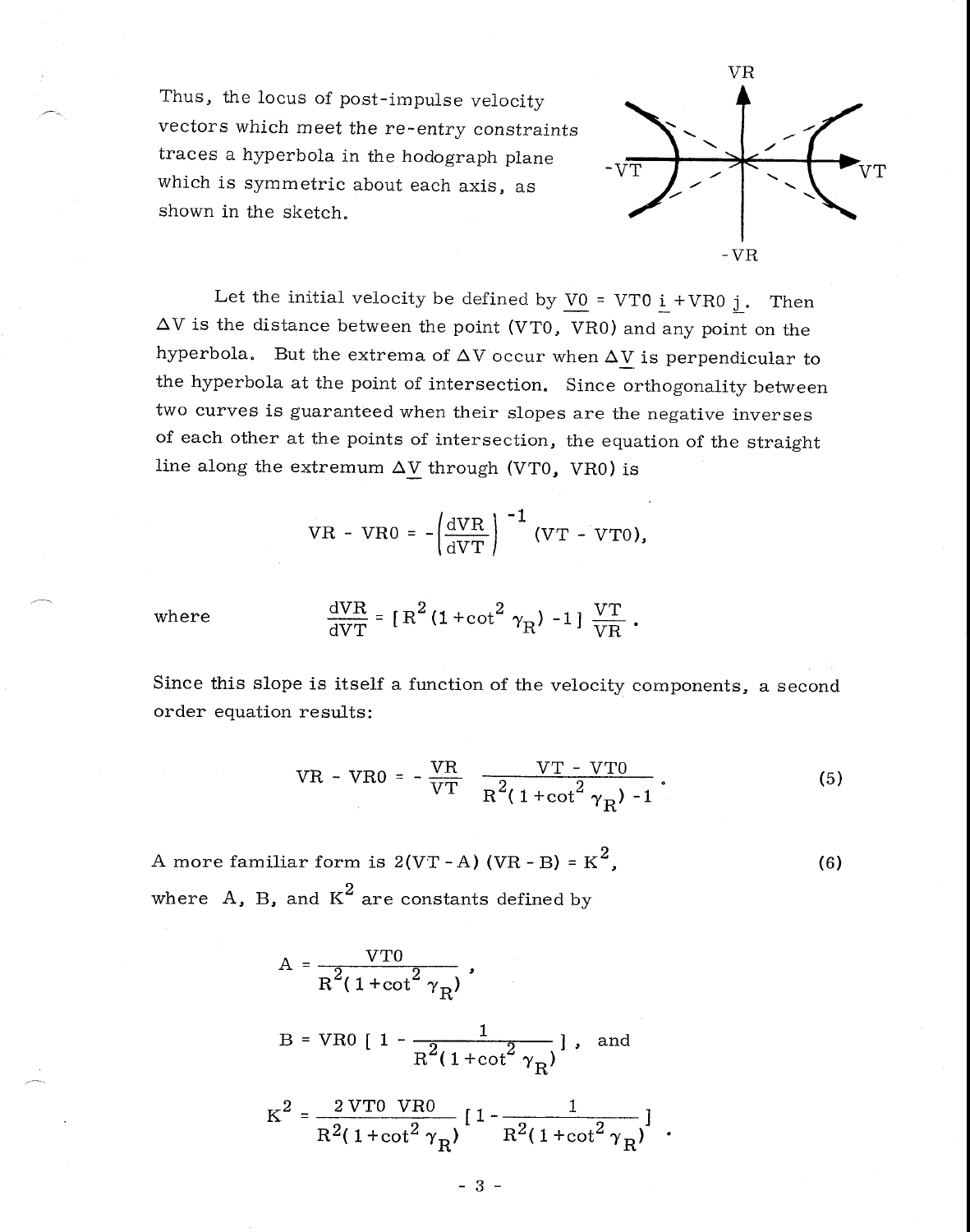This is the equation of a hyperbola in the hodograph plane centered at  $(A, B)$ , whose axes are rotated  $45^{\circ}$  CCW, as shown in the sketch.



This sketch is valid for all positive VTO and VRO. A corresponding negative VRO results in the mirror image of the above sketch about the VT axis. Similarly, a corresponding negative VTO results in the mirror image of the above sketch about the VR axis. Therefore, analysis of positive VTO and VR0 will suffice. Comments concerning the extrema  $\Delta V$  for negative VTO and/or VRO will be presented later in the memo.

The intersections of this hyperbola with the locus-of-solutions hyperbola determine the extrema  $\Delta V$ . Note that the straight-line distance,  $\Delta V$ , from the point (VT0, VR0) to any intersection of the two hyperbolas is perpendicular to the locus of return-velocity solutions, but that the hyperbolas themselves are not orthogonal.

Combining Eqs. (3) and (5) results in a closed form for finding the post-impulse velocities which yield extrema in  $\Delta V$ . Unfortunately the closed form is a fourth-order polynomial:

$$
x^{4} + c_{3} x^{3} + c_{2} x^{2} + c_{1} x + c_{0} = 0
$$

(X being either VR or VT), where the coefficients are non-zero functions of the initial conditions and re-entry constraints. In general, then, there are four extrema, making it necessary to determine which results in the absolute minimum  $\Delta V$ .

 $-4-$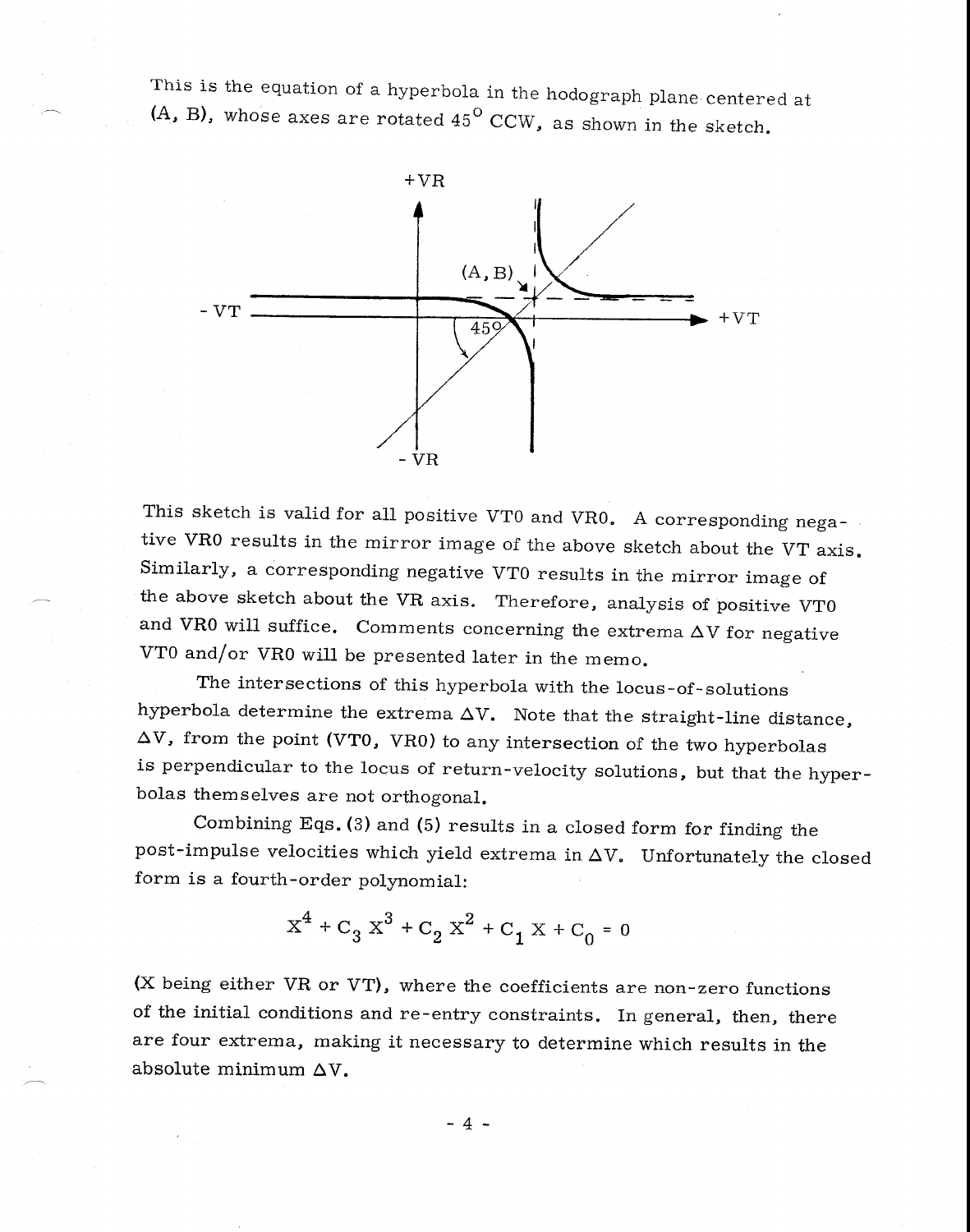Once the VT, VR pair is found,  $\cot \gamma$  is known and  $\Delta V$  can be calculated from

$$
\Delta V = |V - V_0| \tag{7}
$$

where  $1$ 

$$
\underline{V} = \frac{(\mu p)^{\frac{1}{2}}}{R0} \left( \cot \gamma \text{UNIT}[\underline{R0}] + \text{UNIT}[(\underline{R0} * \underline{V0}) * \underline{R0}]\right),
$$
 (8)

and p is calculated by Eq. (1).

Much can be learned from the hodograph plots without having to solve the polynomial. For VTO > 0, one extremum  $\Delta V$  appears in the negative - VT half-plane of the hodograph, thereby requiring a retrograde impulse. This solution, though a relative minimum, always requires more  $\Delta V$  than a solution in the positive-VT half-plane. Thus, this solution can be discarded, and only roots in the right half-plane need be examined.

If the vertical asymptote of the hyperbola of Eq. (6) does not intersect the locus-of-solution hyperbola, two more roots are eliminated, leaving only one  $\Delta V$  extremum, the absolute minimum. Since this asymptote is located at

$$
VT = \frac{VT0}{R^2(1 + \cot^2 \gamma_R)}
$$

and the

$$
VR = 0
$$

crossing of the first hyperbola is at  $VT = +a$ , the criterion that only one minimum exists is:

$$
\mathrm{a}>\frac{\mathrm{VT0}}{\mathrm{R}^2(1+\cot^2\gamma_\mathrm{R})}\;,
$$

or

$$
\frac{2\mu \left(\frac{1}{\text{RR}} - \frac{1}{\text{R0}}\right)}{\text{R}^2 (1 + \cot^2 \gamma_{\text{R}})^{-1}} \left[ \frac{\text{VTO}}{\text{R}^2 (1 + \cot^2 \gamma_{\text{R}})} \right]^2
$$

Since  $\gamma_{\rm R}$  is near 90 $^{\rm O}$ , cot $^{\rm 2}$   $\gamma_{\rm R}$  can be neglected with respect to 1, reducing the criterion to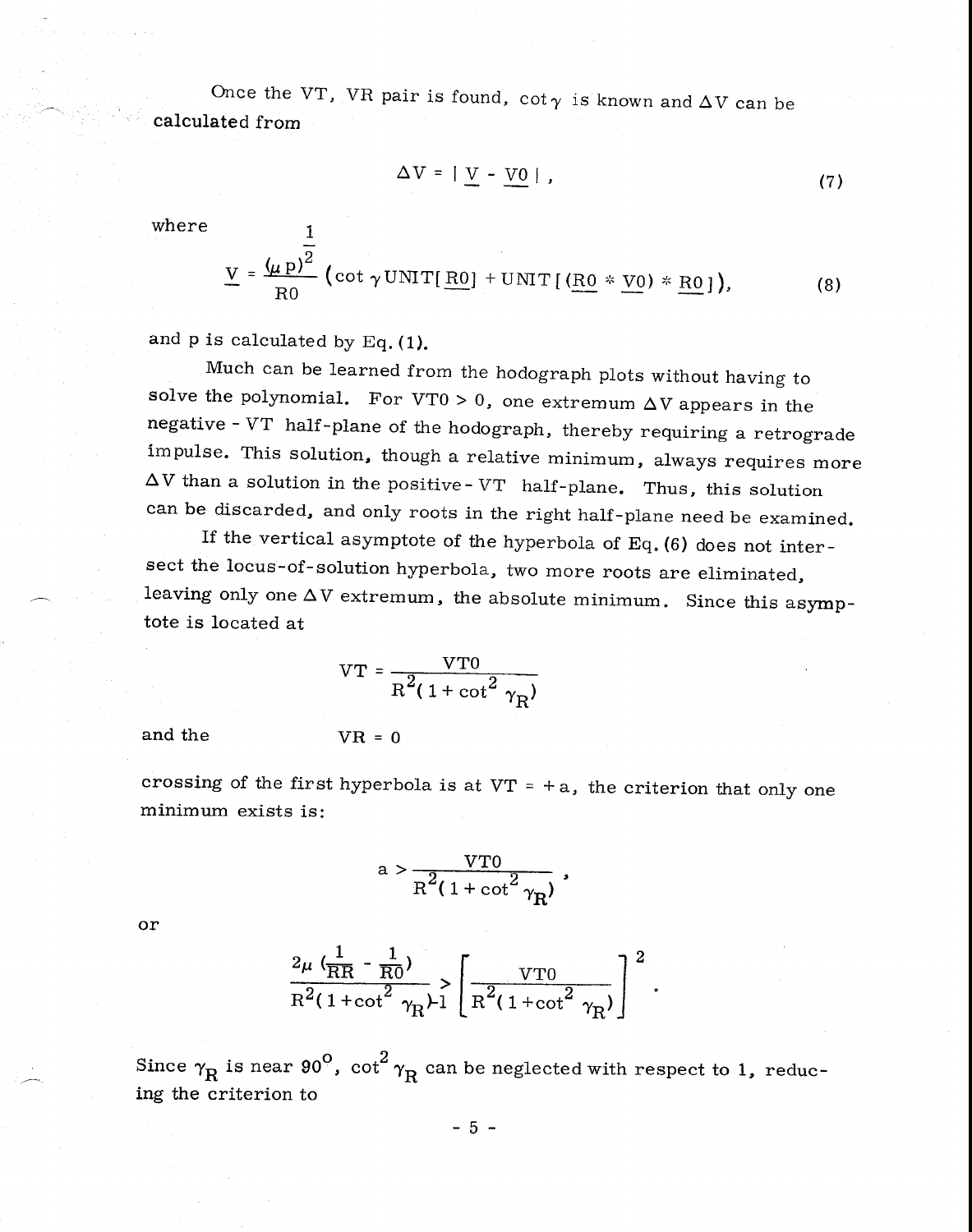$$
\frac{R^2}{R+1} > \frac{VT0^2}{VP^2}
$$

where

$$
VP^2 = \frac{2\mu}{R0}
$$

Using parabolic velocity as an approximate upper bound for an acceptable re-entry velocity, the criterion reduces to  $R^2 - R - 1 > 0$ . Thus a sufficient, but not necessary condition that only one extremum exists is that the ratio of initial radius to re-entry radius be greater than the solution to this quadratic (which, coincidentally, is the Golden Ratio). Therefore, under all conditions, when R0 is greater than approximately 6500 miles, there is only one extremum.

Figure 1 is a section of the right half of a hodograph plane with the above hyperbolas plotted for a set of conditions for which all three extrema exist. VRO is positive. The absolute minimum  $\Delta V$  is always the vector from the point (VTO, VRO) to the point where the upper branch of the hyperbola of Eq. (6) intersects the locus-of-solutions hyperbola. The other two extrema, when they exist, are produced by the intersections of the lower branch of the hyperbola of Eq.  $(6)$  and the VT > 0 branch of the locus-of-solutions hyperbola. The intersection point which results in the smaller  $| \nabla R |$  produces a local maximum  $\Delta V$ , while the other produces a local minimum. If the lower branch were tangent to the locus-ofsolutions hyperbola, an inflection point in a  $\Delta V$  vs. cot  $\gamma$  curve would be produced. Therefore, the necessary and sufficient condition that only one extremum, the absolute minimum, exists is that this point of tangency not be reached. This point is a function of RO, VO, and VRO. Loci of this point with constant RO were plotted in Fig. 2. Only the initial velocity conditions below the line of constant R0 have multiple  $\Delta V$  extrema in the positive - VT half of the hodograph plane. Thus for FEASIBLE initial velocity, only one extrema exists above RO = 5400 miles.

Physically, the absolute minimum  $\Delta V$  solution results in a return trajectory which leaves RO with a positive flight-path angle, goes out to apogee, and then returns to re-entry. The local minimum  $\Delta V$  solution, due to the negative path angle at RO, returns the spacecraft to re-entry altitude directly. There are two serious problems associated with the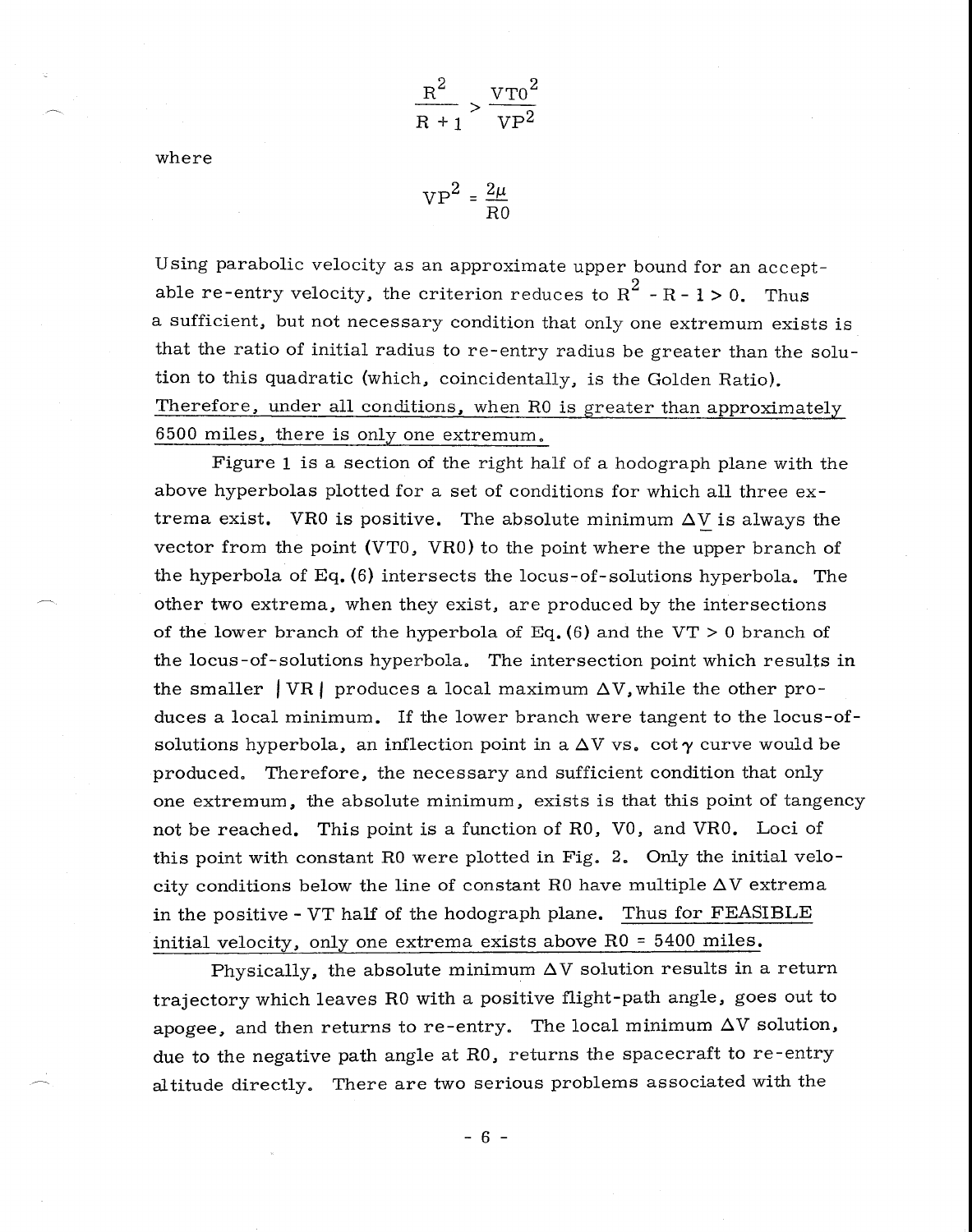absolute minimum solution in some cases. Since the locus-of-solutions equation was derived from purely geometric considerations of conics, closure of parabolas and hyperbolas through infinity were not ruled out. Therefore, it is possible for the absolute minimum solution to result in an escape trajectory which would not return to re-entry. This is the case whenever cot  $\gamma > [ R( 1 + \cot^2 \gamma_R) - 1 ]^{1/2}$ . The other problem involves a negative VR solution. If the resulting path angle at RO is less than a prescribed negative bound, the maximum re-entry velocity constraint is violated.

### ITERATIVE SEARCH APPROACH

It appears that an iterative search would be a better approach in finding the minimum  $\Delta V$ . The obvious independent parameter for the iteration is cot  $\gamma$ . The only equations in the iteration loop are (7), (8), and (1).

### POSITIVE VTO AND VRO CASE

There are two advantages for using cot  $\gamma$  as the independent parameter: a) it is used directly in the equations, and b) its upper bound,  $[R(1 + \cot^2 \gamma_R) - 1]^{1/2}$  serves as the starting point for the iteration. Since the absolute minimum  $\Delta V$  solution comes from a cot  $\gamma$  which is very near this value, the number of iterations required for convergence is small. Also, for feasible initial velocities, if the absolute minimum solution requires that the return trajectory close through infinity, the iteration method will converge on the physically realizable solution which is closest to this analytic minimum. This solution lies just within the upper bound of cot  $\gamma$ , thereby requiring only one iteration to find it.

## NEGATIVE VRO CASE

If VRO is negative, the roots are the same as those generated by the corresponding positive VRO except that the sign of VR is reversed. The magnitudes of the  $\Delta V$  extrema are unchanged. The absolute minimum solution always results in a direct return trajectory and therefore is always

- 7 -

<sup>1.</sup> Marscher, W. F. , "A Unified Method of Generating Conic Sections, "R-479, MIT Instrumentation Laboratory, Cambridge, Mass. February 1965, pp. 16-17.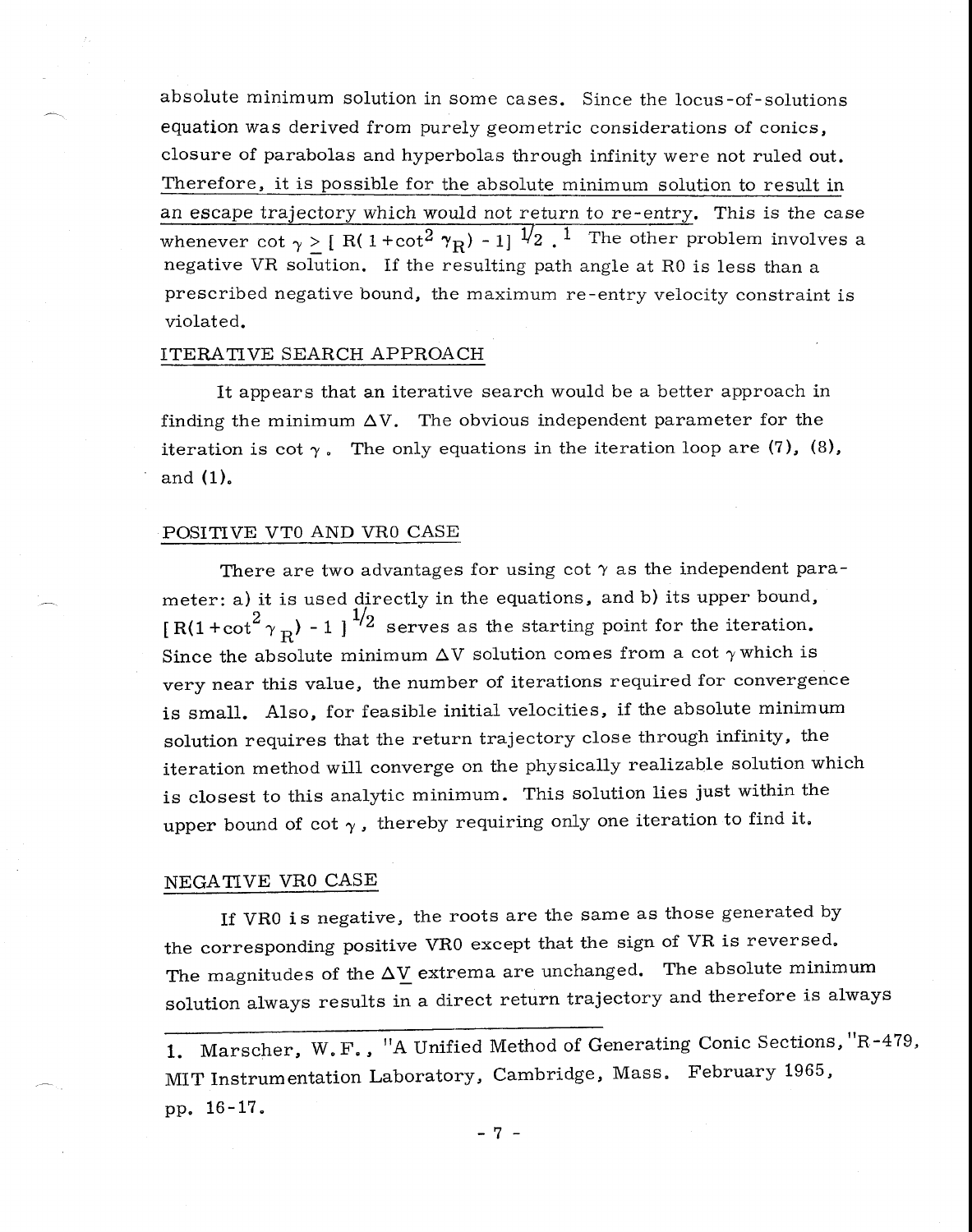physically realizable. The local minimum solution, when it exists (again disregarding the extraneous root in the left-half plane), results in the "return-through-apogee" trajectory. The starting cot  $\gamma$  for the iteration is governed by the maximum re-entry velocity constraint. With this exception, the iteration procedure is identical to the positive VRO case.

### NEGATIVE VTO CASE

Since positive VTO is the direction of the nominal tangential velocity of the spacecraft, the occurrence of negative VTO, although possible after lunar encounter and erroneous thrust steering, is rare. The roots are the same as those generated by the corresponding positive VTO except that the sign of VT is reversed. The iteration procedure is identical to that for the positive VTO case. The only physical difference is that the absolute minimum AV results in a re-entry velocity component opposite to the direction of the earth's air mass velocity. If this is undesirable, the sign of the second unit vector in Eq. (8) must be changed. This will cause the iteration to converge on the only extremum along the positive - VT branch of the locus-of-solution hyperbola. This extremum is the minimum  $\Delta V$ which will produce a re-entry velocity component along the direction of motion of the earth's air mass.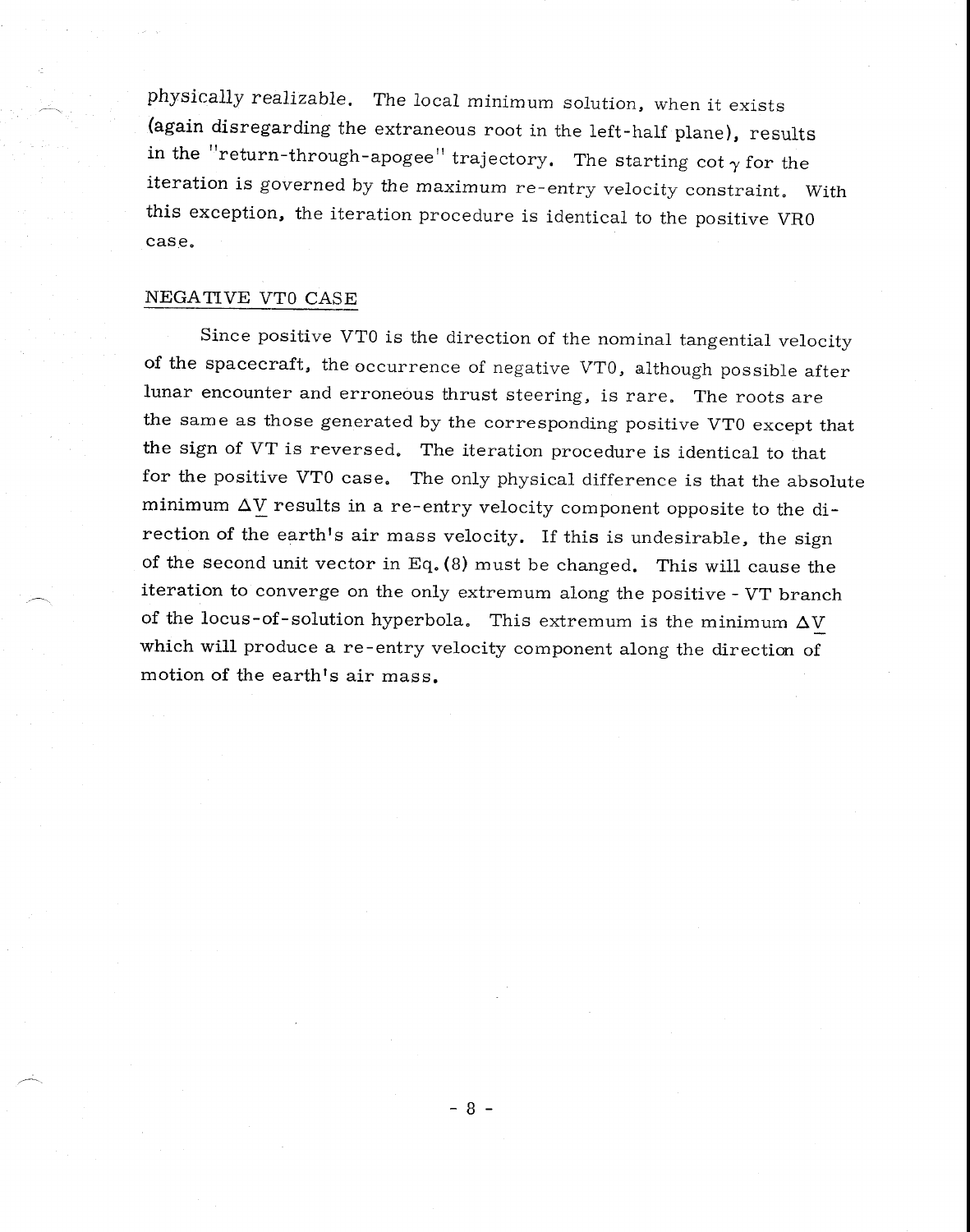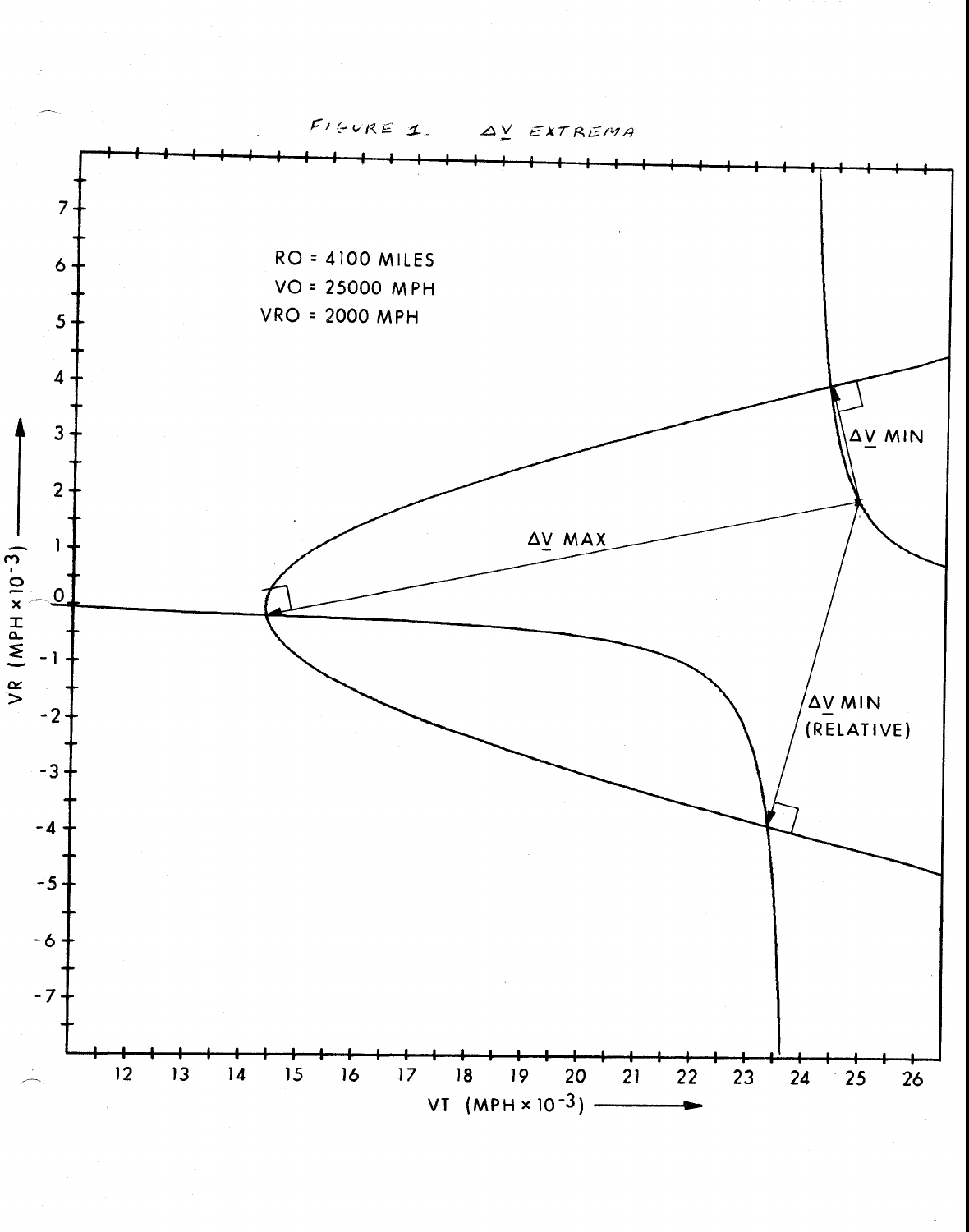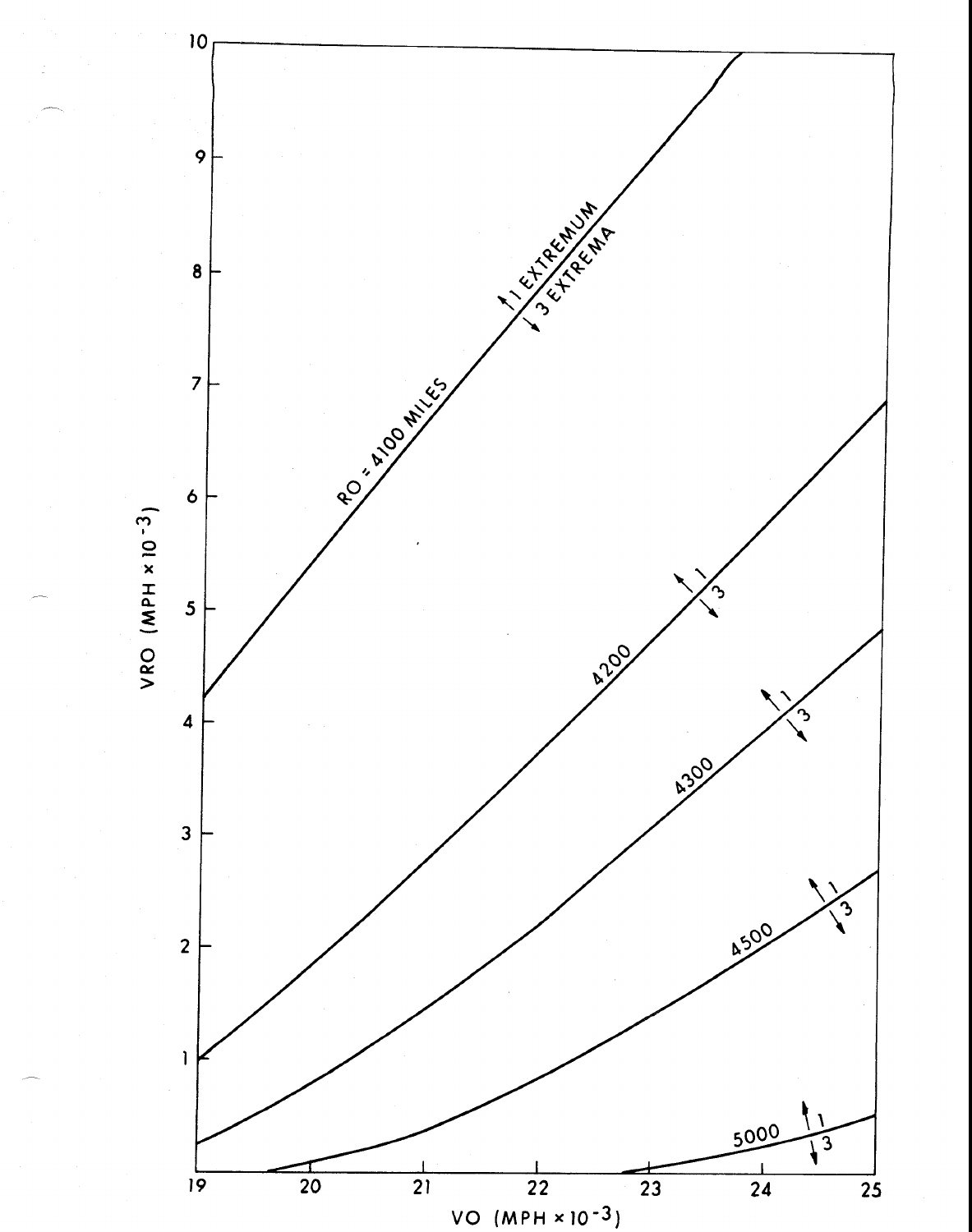### APPENDIX

# A Proposed Iteration Scheme

The flow diagram of Fig. A-1 illustrates an initialization procedure necessary for implementing the iteration technique. "START" represents the initial cot  $\gamma$  to be used in the iteration loop encompassing Eqs. (1), (7), and (8). "LIMIT" is determined by the maximum re-entry velocity constraint. "MAX" is the upper bound of cot  $\gamma$ . In the memo this was the parabolic limit. If it is not desirable for the trajectory to enter the moon's sphere of influence, "MAX" is determined by the distance of the sphere's edge from the earth. Eq. (8) must be modified to contain the factor "SIGN" preceding the second term of the paranthetic expression. This provides for a retrograde return velocity if negative VT at re-entry is undersirable.

If VRO is positive at low altitudes, a option is provided to search for a solution which returns the spacecraft directly to re-entry. Although this requires more fuel than the solution which returns the spacecraft through apogee, the shorter time-of-flight may warrant the extra usage of fuel. It is possible that this direct-return, relative minimum solution may not exist, in which case the iteration will automatically converge on the absolute minimum solution.